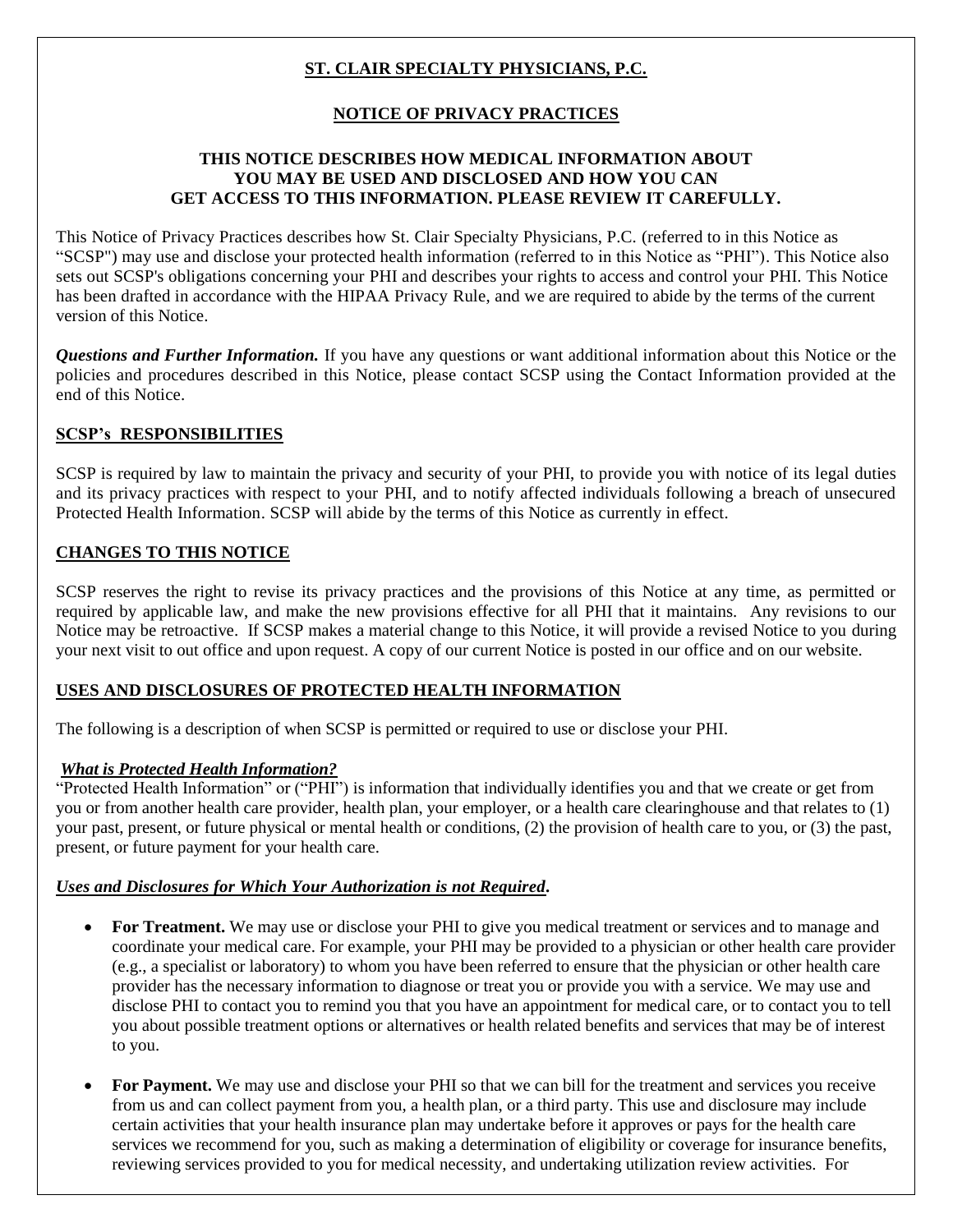example, we may need to give your health plan information about your treatment in order for your health plan to agree to pay for that treatment.

- **For Health Care Operations.** We may use and disclose PHI for our health care operations. For example, we may use your PHI to internally review the quality of the treatment and services you receive and to evaluate the performance of our team members in caring for you. We also may disclose information to physicians, nurses, medical technicians, medical students, and other authorized personnel for educational and learning purposes.
- **Research**. We may use and disclose your PHI for research purposes, but we will only do that if the research has been specially approved by an authorized institutional review board or a privacy board that has reviewed the research proposal and has set up protocols to ensure the privacy of your PHI. Even without that special approval, we may permit researchers to look at PHI to help them prepare for research, for example, to allow them to identify patients who may be included in their research project, as long as they do not remove, or take a copy of, any PHI. We may use and disclose a limited data set that does not contain specific readily identifiable information about you for research. However, we will only disclose the limited data set if we enter into a data use agreement with the recipient who must agree to (1) use the data set only for the purposes for which it was provided, (2) ensure the confidentiality and security of the data, and (3) not identify the information or use it to contact any individual.
- **As Required by Law.** We will disclose PHI about you when required to do so by international, federal, state, or local law.
- **To Avert a Serious Threat to Health or Safety**. We may use and disclose PHI when necessary to prevent a serious threat to your health or safety or to the health or safety of others. But we will only disclose the information to someone who may be able to help prevent the threat unless it is necessary for law enforcement authorities to identify or apprehend an individual.
- **Business Associates.** We may disclose PHI to our business associates who perform functions on our behalf or provide us with services if the PHI is necessary for those functions or services. For example, we may use another company to do our billing, or to provide transcription or consulting services for us. All of our business associates are obligated, under contract with us, to protect the privacy and ensure the security of your PHI.
- **Organ and Tissue Donation.** If you are an organ or tissue donor, we may use or disclose your PHI to organizations that handle organ procurement or transplantation – such as an organ donation bank – as necessary to facilitate organ or tissue donation and transplantation.
- **Military and Veterans.** If you are a member of the armed forces, we may disclose PHI as required by military command authorities. We also may disclose PHI to the appropriate foreign military authority if you are a member of a foreign military.
- **Workers' Compensation.** We may use or disclose PHI for workers' compensation or similar programs that provide benefits for work-related injuries or illness.
- **Public Health Activities.** We may disclose PHI for public health activities. This includes disclosures to: (1) a person subject to the jurisdiction of the Food and Drug Administration ("FDA") for purposes of reporting adverse events (or similar reports with respect to food or dietary supplements), product defects or problems (including problems with the use or labeling of a product), or biological product deviations, if the disclosure is made to the person required or directed to report such information to the FDA; to track products if the disclosure is made to a person required or directed by the FDA to track the product; to enable product recalls, repairs, or replacement (including locating and notifying individuals who have received products of product recalls, withdrawals, or other problems); or to conduct post-marketing surveillance to comply with requirements or at the direction of the FDA.; (2) a public health authority authorized to collect such information for the purpose of preventing or controlling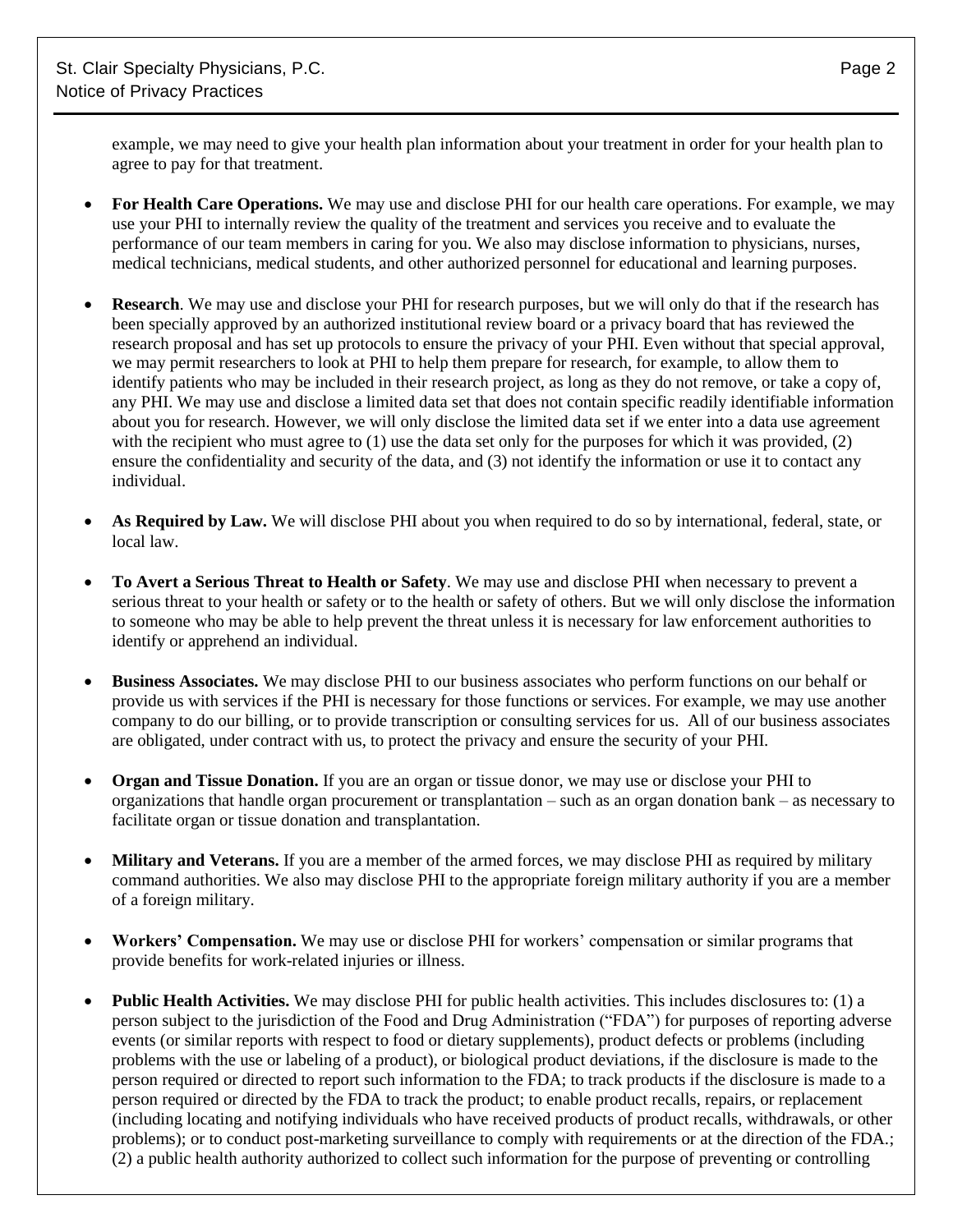disease, injury or disability; (3) a public health authority authorized to receive reports of births and deaths; (4) a public health authority authorized to receive reports of child abuse or neglect; (5) a person who may have been exposed to a disease or may be at risk for contracting or spreading a disease or condition if we are authorized by law to notify such individual; (6) a school, about an individual who is a student or prospective student of the school if the information is limited to proof of immunization, the school is required to have such proof prior to admitting the individual and we document your agreement to the disclosure.

 **Abuse, Neglect, or Domestic Violence.** We may disclose PHI to the appropriate government authority if we believe a patient has been the victim of abuse, neglect, or domestic violence and the patient agrees or we are required or authorized by law to make that disclosure.

**Health Oversight Activities.** We may disclose PHI to a health oversight agency for activities authorized by law. These oversight activities include, for example, audits, investigations, inspections, licensure, and similar activities that are necessary for the government to monitor the health care system, government programs, and compliance with civil rights laws.

- **Lawsuits and Disputes.** If you are involved in a lawsuit or a dispute, we may disclose PHI in response to a court or administrative order. We also may disclose PHI in response to a subpoena, discovery request, or other legal process from someone else involved in the dispute, but only if efforts have been made to tell you about the request or to get an order protecting the information requested. We may also use or disclose your PHI to defend ourselves in the event of a lawsuit.
- Law Enforcement. We may disclose PHI, so long as applicable legal requirements are met, for law enforcement purposes to a law enforcement official.
- **Military Activity and National Security.** If you are involved with military, national security or intelligence activities or if you are in law enforcement custody, we may disclose your PHI to authorized officials so they may carry out their legal duties under the law.
- **Coroners, Medical Examiners, and Funeral Directors**. We may disclose PHI to a coroner, medical examiner, or funeral director so that they can carry out their duties with respect to a decedent.
- **Inmates.** If you are an inmate of a correctional institution or under the lawful custody of a law enforcement official, we may disclose PHI to the correctional institution or law enforcement official if the disclosure is necessary (1) for the institution to provide you with health care; (2) to protect your health and safety or the health and safety of other inmates; (3) the health and safety of the officers or employees of or others at the correctional institution; (4) the health and safety of such individuals and officers or other persons responsible for transporting of inmates; (5) law enforcement on the premises of the correctional institution; or (6) the administration and maintenance of the safety, security and good order of the correctional institution.

Our use and disclosure of your PHI must comply not only with the HIPAA Privacy Rule but also with other applicable State of Michigan laws. The State of Michigan places certain additional restrictions on the use and disclosure of PHI relating to mental health, substance abuse, HIV/AIDS conditions, and certain genetic information. In these instances, your specific authorization to disclose may be required.

#### **Uses and Disclosures That Require Us to Give You an Opportunity to Object and Opt Out**

 **Individuals Involved in Your Care or Payment for Your Care.** Unless you object, we may disclose to a member of your family, a relative, a close friend or any other person you identify, your PHI that directly relates to that person's involvement in your health care. If you are unable to agree or object to such a disclosure, we may disclose such information as necessary if we determine that it is in your best interest based on our professional judgment. We may disclose a decedent's PHI to family members and others who were involved in the care or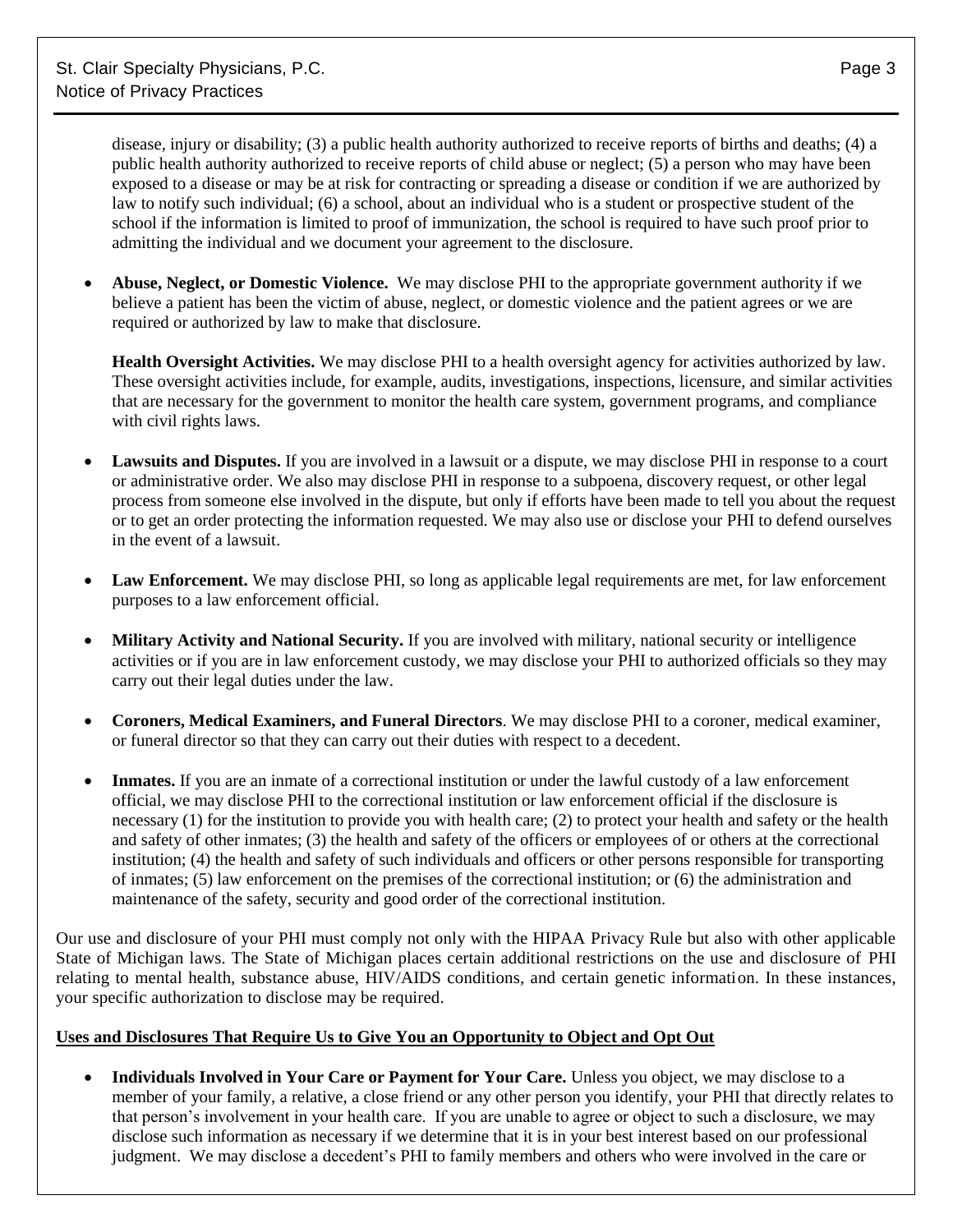payment for care of the decedent prior to death, unless doing so is inconsistent with any prior expressed preference of the individual that is known to us.

- **Disaster Relief.** We may disclose your PHI to disaster relief organizations that seek your PHI to coordinate your care, or notify family and friends of your location or condition in a disaster relief situation. We will provide you with an opportunity to agree or object to such a disclosure whenever we practicably can do so.
- **Fundraising Activities.** We may use or disclose certain PHI, as necessary, in order to contact you to raise funds for our own benefit. You have the right to opt out of receiving fundraising communications.

### **Your Written Authorization is Required for Other Uses and Disclosures**

The following uses and disclosures of your PHI will be made only with your written authorization:

1. Uses and disclosures of PHI for marketing purposes (unless the communication is in the form of a face to face communication or is a promotional gift of nominal value); and

2. Disclosures that constitute a sale of your PHI.

Other uses and disclosures of PHI not covered by this Notice or the laws that apply to us will be made only with your written authorization. If you do give us an authorization, you may revoke it at any time by submitting a written revocation to our Privacy Officer and we will no longer disclose PHI under the authorization. But disclosure that we made in reliance on your authorization before you revoked it will not be affected by the revocation.

### **Your Rights Regarding Your PHI**

You have the following rights, subject to certain limitations, regarding your PHI:

- **Right to Inspect and Copy.** You have the right to inspect and copy PHI that may be used to make decisions about your care or payment for your care. We have up to 30 days to make your PHI available to you (in certain situations we may extend such period for an additional 30 days) and we may charge you a reasonable fee for the costs of copying, mailing or other supplies associated with your request. We may not charge you a fee if you need the information for a claim for benefits under the Social Security Act or any other state or federal needs-based benefit program. We may deny your request in certain limited circumstances. If we do deny your request, you have the right to have the denial reviewed by a licensed healthcare professional who was not directly involved in the denial of your request, and we will comply with the outcome of the review.
- **Right to a Summary or Explanation.** We can also provide you with a summary of your PHI, rather than the entire record, or we can provide you with an explanation of the PHI which has been provided to you, so long as you agree to this alternative form and pay the associated fees.
- **Right to an Electronic Copy of Electronic Medical Records.** If your PHI is maintained in an electronic format (known as an electronic medical record or an electronic health record), you have the right to request that an electronic copy of your record be given to you or transmitted to another individual or entity. We will make every effort to provide access to your PHI in the form or format you request, if it is readily producible in such form or format. If the PHI is not readily producible in the form or format you request your record will be provided in either our standard electronic format or if you do not want this form or format, a readable hard copy form*.* We may charge you a reasonable, cost-based fee for the labor associated with transmitting the electronic medical record.
- **Right to Get Notice of a Breach.** You have the right to be notified following our discovery of a breach of any of your unsecured PHI.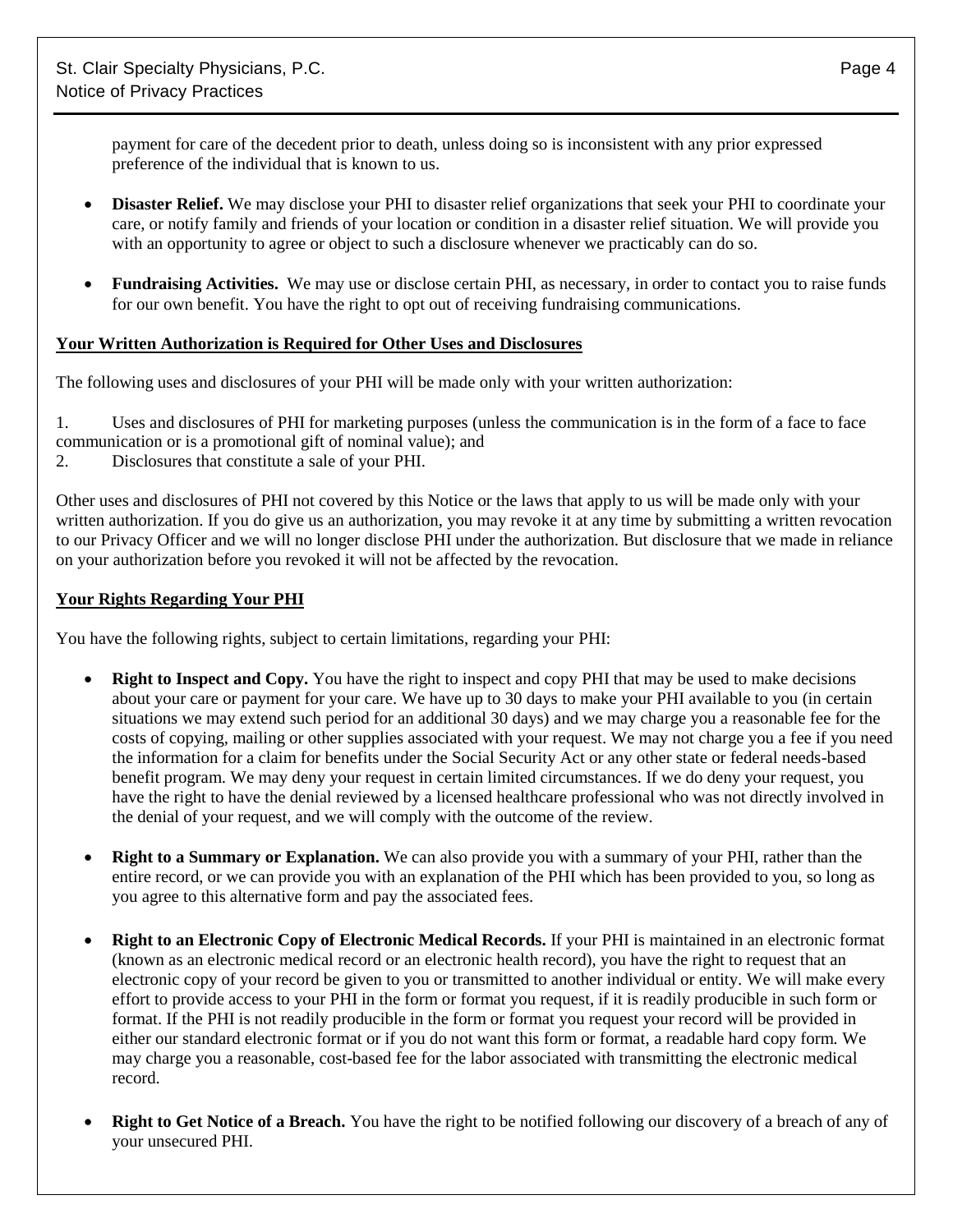- **Right to Request Amendments.** If you feel that the PHI we have is incorrect or incomplete, you may ask us to amend the information. You have the right to request an amendment for as long as the information is kept by or for us. A request for amendment must be made in writing to the Privacy Officer at the address provided at the end of this Notice and it must tell us the reason for your request. In certain cases, we may deny your request for an amendment. If we deny your request for an amendment, you have the right to file a statement of disagreement with us and we may prepare a rebuttal to your statement and will provide you with a copy of any such rebuttal.
- **Right to an Accounting of Disclosures.** You have the right to ask for an "accounting of disclosures," which is a list of the disclosures we made of your PHI in the six years prior to the date on which the accounting is requested. This right applies to disclosures for purposes other than treatment, payment or healthcare operations as described in this Notice. It excludes disclosures we may have made to you, for a resident directory, to family members or friends involved in your care, or for notification purposes. The right to receive this information is subject to certain exceptions, restrictions and limitations. Additionally, limitations are different for electronic health records. The first accounting of disclosures you request within any 12-month period will be free. For additional requests within the same period, we may charge you for the reasonable costs of providing the accounting. We will tell what the costs are, and you may choose to withdraw or modify your request before the costs are incurred.
- **Right to Request Restrictions.** You have the right to request a restriction or limitation on the PHI we use or disclose for treatment, payment, or health care operations. You also have the right to request a limit on the PHI we disclose about you to someone who is involved in your care or the payment for your care, like a family member or friend. To request a restriction on who may have access to your PHI, you must submit a written request to the Privacy Officer. Your request must state the specific restriction requested and to whom you want the restriction to apply. We are not required to agree to your request, unless you are asking us to restrict the use and disclosure of your PHI to a health plan for payment or health care operation purposes and such information you wish to restrict pertains solely to a health care item or service for which you have paid us "out-of-pocket" in full. If we do agree to the requested restriction, we may not use or disclose your PHI in violation of that restriction unless it is needed to provide emergency treatment. We may terminate our agreement to a restriction if you agree or request the termination, or we inform you of the termination except in such event the termination is effective only for PHI created or received after we notify you.
- **Out-of-Pocket-Payments.** If you paid out-of-pocket (or in other words, you have requested that we not bill your health plan) in full for a specific item or service, you have the right to ask that your PHI with respect to that item or service not be disclosed to a health plan for purposes of payment or health care operations, and we will honor that request.
- **Right to Request Confidential Communications.** You have the right to request that we communicate with you only in certain ways to preserve your privacy. For example, you may request that we contact you by mail at a specific address or call you only at your work number. You must make any such request in writing and you must specify how or where we are to contact you. We will accommodate all reasonable requests. We will not ask you the reason for your request.
- **Right to a Paper Copy of This Notice.** You have the right to a paper copy of this Notice, even if you have agreed to receive this Notice electronically. You may request a copy of this Notice at any time.

*Disclosures to You.* SCSP is required to disclose to you or your personal representative most of your PHI when you request access to this information. SCSP will disclose your PHI to an individual who has been designated by you as your personal representative and who has qualified for such designation in accordance with relevant law. Prior to such a disclosure, however, SCSP must be given written documentation that supports and establishes the basis for the personal representation. SCSP may elect not to treat the person as your personal representative if it has a reasonable belief that you have been, or may be, subjected to domestic violence, abuse, or neglect by such person; that treating such person as your personal representative could endanger you; or if SCSP determines, in the exercise of its professional judgment, that it is not in your best interest to treat the person as your personal representative.